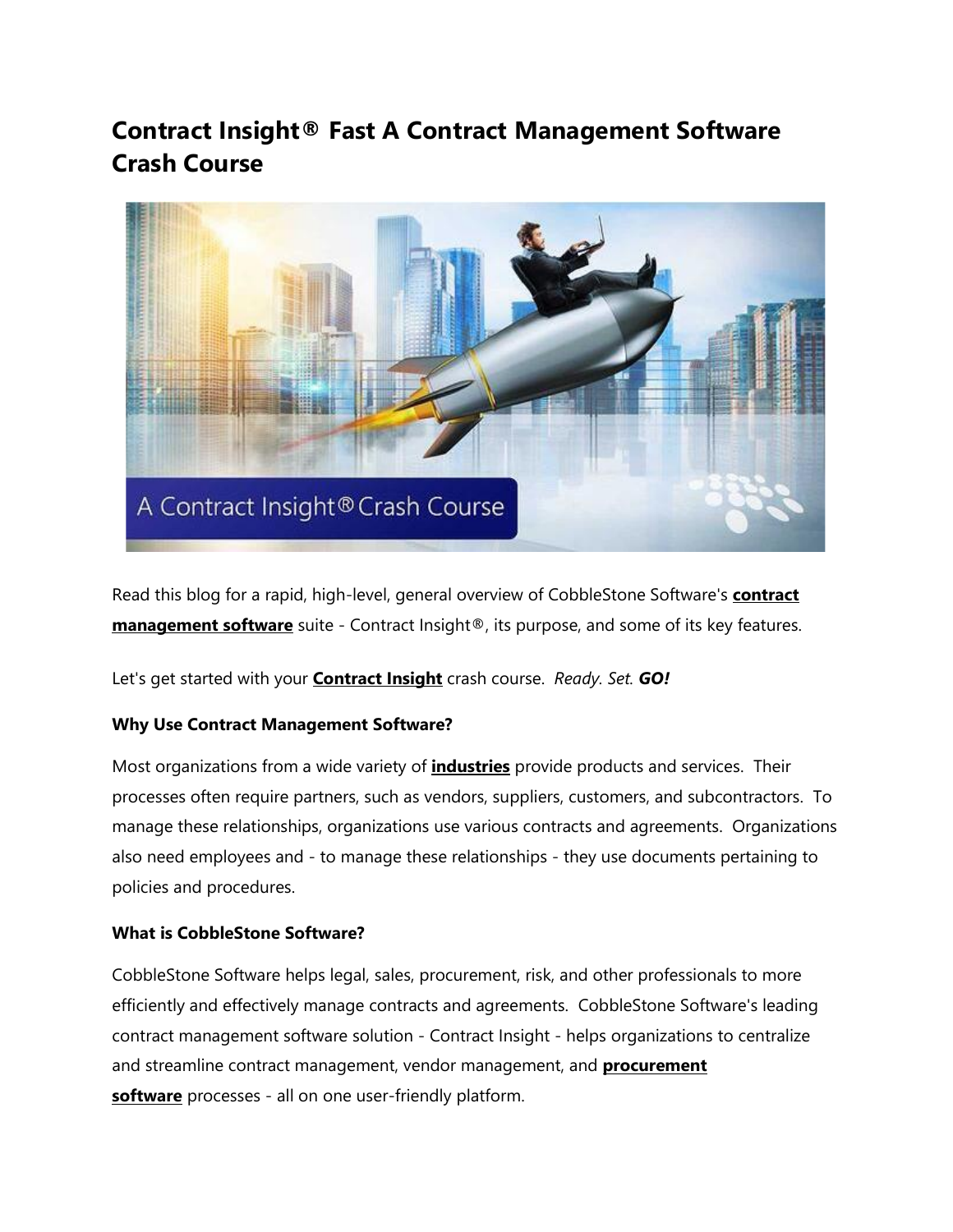## **How Can Contract Insight Contract Management Software Help?**

CobbleStone Software's Contract Insight can automate, expedite, and improve the management of the documents, materials, processes, and people mentioned above - in a myriad of visionary ways. For our crash course, we will briefly touch on two of the most critical contract management software tools and features organizations should get started with right away for increased ROI.

## **VISDOM AI®: Leading-Edge Contract Intelligence**

CobbleStone Software's proprietary contract management AI engine - **[VISDOM AI](https://www.cobblestonesoftware.com/solutions/contract-management-ai)** - exists within and functions in tandem with Contract Insight. VISDOM **[contract intelligence](https://www.cobblestonesoftware.com/blog/contract-intelligence-smarter-contract-management)** helps identify contracts, contract clauses, and contract key data and makes advanced recommendations for the allocation and use of these assets. It automates data extraction, intelligently analyzes key data, and constantly improves with training data continuously being leveraged by the engine for further machine learning.

VISDOM helps with task management by equipping Contract Insight users with dynamic, configurable task assignment functionality, task escalation, and an overall improved culture of accountability. **[Intelligent contract workflow automation](https://www.cobblestonesoftware.com/blog/a-winning-contract-strategy-with-contract-automation)** helps with the organized and seamless routing of legal documents - streamlining **[contract lifecycle management](https://www.cobblestonesoftware.com/blog/what-is-contract-lifecycle-management)** processes.

### **IntelliSign® Electronic Signature Software**

**[IntelliSign](https://www.cobblestonesoftware.com/blog/cobblestone-intellisign-e-signatures)** is CobbleStone Software's proprietary electronic signature software tool - used for electronic signatures and document acknowledgements. It helps organizations of ranging industries to manage their contract repositories, **[contract renewals](https://www.cobblestonesoftware.com/blog/contract-renewals-mastering-contract-management-series)**, and contract closeout. The automation of eSigning with IntelliSign can cut send-to-sign time by up to twenty percent. Additionally, IntelliSign provides powerful **[reporting and analytics](https://www.cobblestonesoftware.com/contract-management-software/contract-analytics)** tools, **[contract](https://www.cobblestonesoftware.com/blog/contract-insight-executive-graphical-dashboards)  [management dashboards](https://www.cobblestonesoftware.com/blog/contract-insight-executive-graphical-dashboards)**, and contract compliance monitoring alerts.

### **There Is Much More To Learn About Cobblestone Software!**

Now that you have the *basics* regarding Contract Insight, the purpose and benefits of contract management software, contract intelligence, and electronic signatures, you are ready to consider investing in CobbleStone Software's proven, long-trusted software solution for better contract management, vendor management, eProcurement, and eSourcing processes.